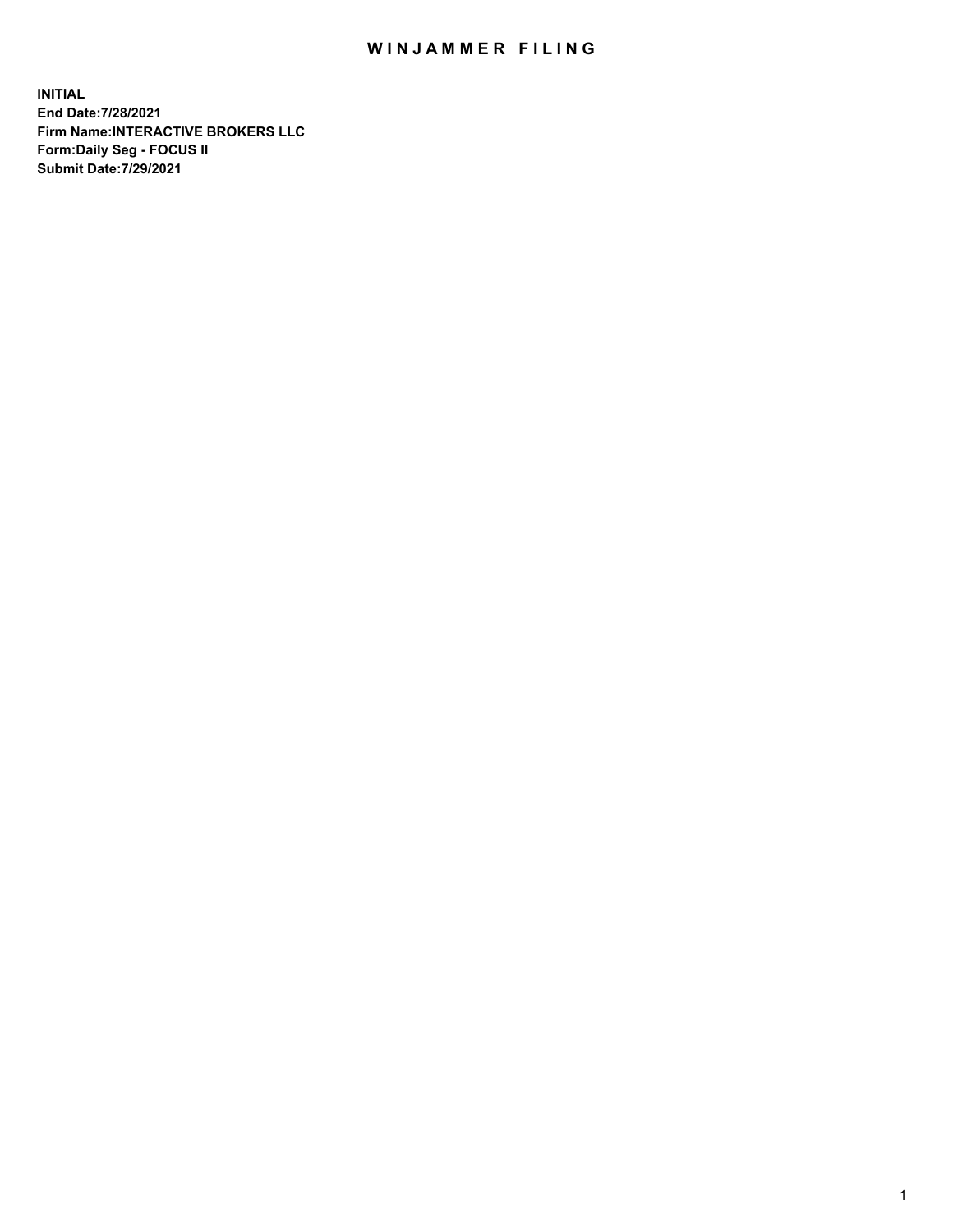**INITIAL End Date:7/28/2021 Firm Name:INTERACTIVE BROKERS LLC Form:Daily Seg - FOCUS II Submit Date:7/29/2021 Daily Segregation - Cover Page**

| Name of Company                                                                                                                                                                                                                                                                                                                | <b>INTERACTIVE BROKERS LLC</b>                                                                  |  |
|--------------------------------------------------------------------------------------------------------------------------------------------------------------------------------------------------------------------------------------------------------------------------------------------------------------------------------|-------------------------------------------------------------------------------------------------|--|
| <b>Contact Name</b>                                                                                                                                                                                                                                                                                                            | James Menicucci                                                                                 |  |
| <b>Contact Phone Number</b>                                                                                                                                                                                                                                                                                                    | 203-618-8085                                                                                    |  |
| <b>Contact Email Address</b>                                                                                                                                                                                                                                                                                                   | jmenicucci@interactivebrokers.c<br>om                                                           |  |
| FCM's Customer Segregated Funds Residual Interest Target (choose one):<br>a. Minimum dollar amount: ; or<br>b. Minimum percentage of customer segregated funds required:% ; or<br>c. Dollar amount range between: and; or<br>d. Percentage range of customer segregated funds required between:% and%.                         | $\overline{\mathbf{0}}$<br>$\overline{\mathbf{0}}$<br>155,000,000 245,000,000<br>0 <sub>0</sub> |  |
| FCM's Customer Secured Amount Funds Residual Interest Target (choose one):<br>a. Minimum dollar amount: ; or<br>b. Minimum percentage of customer secured funds required:%; or<br>c. Dollar amount range between: and; or<br>d. Percentage range of customer secured funds required between:% and%.                            | $\overline{\mathbf{0}}$<br>$\overline{\mathbf{0}}$<br>80,000,000 120,000,000<br>0 <sub>0</sub>  |  |
| FCM's Cleared Swaps Customer Collateral Residual Interest Target (choose one):<br>a. Minimum dollar amount: ; or<br>b. Minimum percentage of cleared swaps customer collateral required:% ; or<br>c. Dollar amount range between: and; or<br>d. Percentage range of cleared swaps customer collateral required between:% and%. | $\frac{0}{0}$<br>0 <sub>0</sub><br>0 <sub>0</sub>                                               |  |

Attach supporting documents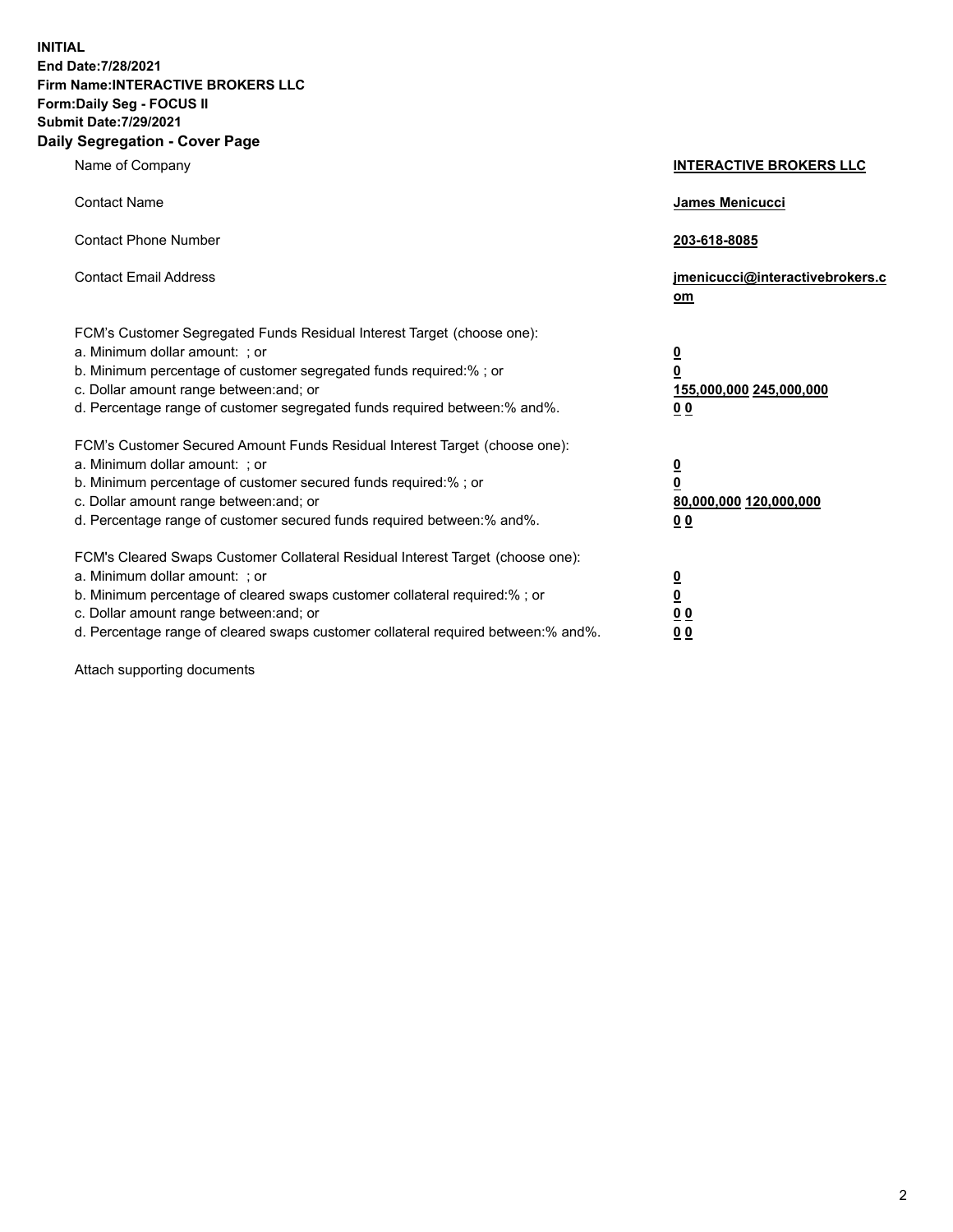**INITIAL End Date:7/28/2021 Firm Name:INTERACTIVE BROKERS LLC Form:Daily Seg - FOCUS II Submit Date:7/29/2021 Daily Segregation - Secured Amounts**

## Foreign Futures and Foreign Options Secured Amounts Amount required to be set aside pursuant to law, rule or regulation of a foreign government or a rule of a self-regulatory organization authorized thereunder **0** [7305] 1. Net ledger balance - Foreign Futures and Foreign Option Trading - All Customers A. Cash **505,208,488** [7315] B. Securities (at market) **0** [7317] 2. Net unrealized profit (loss) in open futures contracts traded on a foreign board of trade **-13,050,319** [7325] 3. Exchange traded options a. Market value of open option contracts purchased on a foreign board of trade **100,440** [7335] b. Market value of open contracts granted (sold) on a foreign board of trade **-10,335** [7337] 4. Net equity (deficit) (add lines 1. 2. and 3.) **492,248,274** [7345] 5. Account liquidating to a deficit and account with a debit balances - gross amount **22,535** [7351] Less: amount offset by customer owned securities **0** [7352] **22,535** [7354] 6. Amount required to be set aside as the secured amount - Net Liquidating Equity Method (add lines 4 and 5) **492,270,809** [7355] 7. Greater of amount required to be set aside pursuant to foreign jurisdiction (above) or line 6. **492,270,809** [7360] FUNDS DEPOSITED IN SEPARATE REGULATION 30.7 ACCOUNTS 1. Cash in banks A. Banks located in the United States **30,906,581** [7500] B. Other banks qualified under Regulation 30.7 **0** [7520] **30,906,581** [7530] 2. Securities A. In safekeeping with banks located in the United States **349,987,500** [7540] B. In safekeeping with other banks qualified under Regulation 30.7 **0** [7560] **349,987,500** [7570] 3. Equities with registered futures commission merchants A. Cash **0** [7580] B. Securities **0** [7590] C. Unrealized gain (loss) on open futures contracts **0** [7600] D. Value of long option contracts **0** [7610] E. Value of short option contracts **0** [7615] **0** [7620] 4. Amounts held by clearing organizations of foreign boards of trade A. Cash **0** [7640] B. Securities **0** [7650] C. Amount due to (from) clearing organization - daily variation **0** [7660] D. Value of long option contracts **0** [7670] E. Value of short option contracts **0** [7675] **0** [7680] 5. Amounts held by members of foreign boards of trade A. Cash **230,558,937** [7700] B. Securities **0** [7710] C. Unrealized gain (loss) on open futures contracts **3,223,558** [7720] D. Value of long option contracts **100,440** [7730] E. Value of short option contracts **-10,335** [7735] **233,872,600** [7740] 6. Amounts with other depositories designated by a foreign board of trade **0** [7760] 7. Segregated funds on hand **0** [7765] 8. Total funds in separate section 30.7 accounts **614,766,681** [7770] 9. Excess (deficiency) Set Aside for Secured Amount (subtract line 7 Secured Statement Page 1 from Line 8) **122,495,872** [7380] 10. Management Target Amount for Excess funds in separate section 30.7 accounts **80,000,000** [7780] 11. Excess (deficiency) funds in separate 30.7 accounts over (under) Management Target **42,495,872** [7785]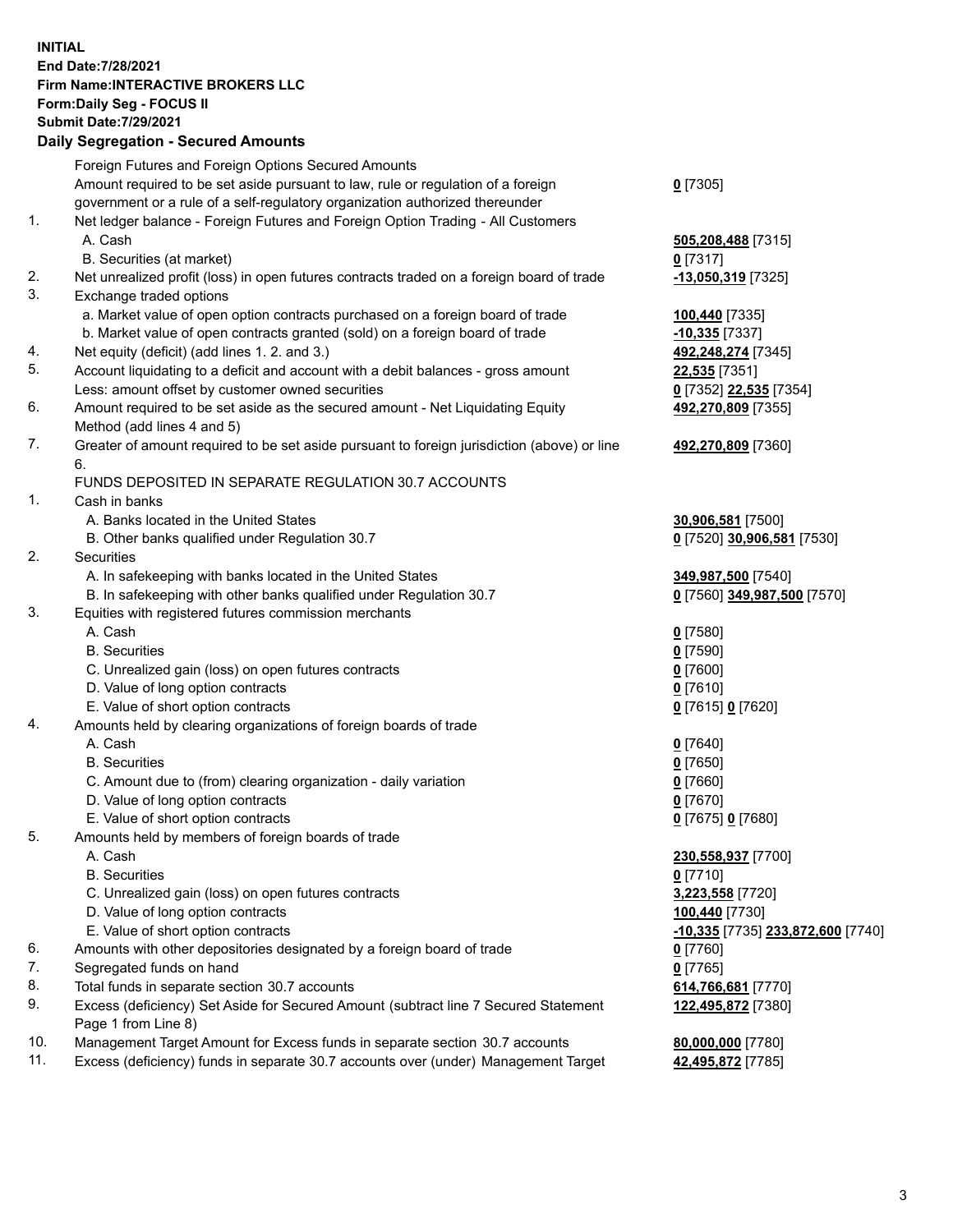**INITIAL End Date:7/28/2021 Firm Name:INTERACTIVE BROKERS LLC Form:Daily Seg - FOCUS II Submit Date:7/29/2021 Daily Segregation - Segregation Statement** SEGREGATION REQUIREMENTS(Section 4d(2) of the CEAct) 1. Net ledger balance A. Cash **6,765,843,013** [7010] B. Securities (at market) **0** [7020] 2. Net unrealized profit (loss) in open futures contracts traded on a contract market **128,849,365** [7030] 3. Exchange traded options A. Add market value of open option contracts purchased on a contract market **333,945,823** [7032] B. Deduct market value of open option contracts granted (sold) on a contract market **-244,549,656** [7033] 4. Net equity (deficit) (add lines 1, 2 and 3) **6,984,088,545** [7040] 5. Accounts liquidating to a deficit and accounts with debit balances - gross amount **1,239,249** [7045] Less: amount offset by customer securities **0** [7047] **1,239,249** [7050] 6. Amount required to be segregated (add lines 4 and 5) **6,985,327,794** [7060] FUNDS IN SEGREGATED ACCOUNTS 7. Deposited in segregated funds bank accounts A. Cash **1,555,099,650** [7070] B. Securities representing investments of customers' funds (at market) **3,252,354,650** [7080] C. Securities held for particular customers or option customers in lieu of cash (at market) **0** [7090] 8. Margins on deposit with derivatives clearing organizations of contract markets A. Cash **1,989,174,854** [7100] B. Securities representing investments of customers' funds (at market) **318,781,006** [7110] C. Securities held for particular customers or option customers in lieu of cash (at market) **0** [7120] 9. Net settlement from (to) derivatives clearing organizations of contract markets **20,508,960** [7130] 10. Exchange traded options A. Value of open long option contracts **333,783,150** [7132] B. Value of open short option contracts **-244,540,857** [7133] 11. Net equities with other FCMs A. Net liquidating equity **0** [7140] B. Securities representing investments of customers' funds (at market) **0** [7160] C. Securities held for particular customers or option customers in lieu of cash (at market) **0** [7170] 12. Segregated funds on hand **0** [7150] 13. Total amount in segregation (add lines 7 through 12) **7,225,161,413** [7180] 14. Excess (deficiency) funds in segregation (subtract line 6 from line 13) **239,833,619** [7190] 15. Management Target Amount for Excess funds in segregation **155,000,000** [7194] 16. Excess (deficiency) funds in segregation over (under) Management Target Amount **84,833,619** [7198]

Excess